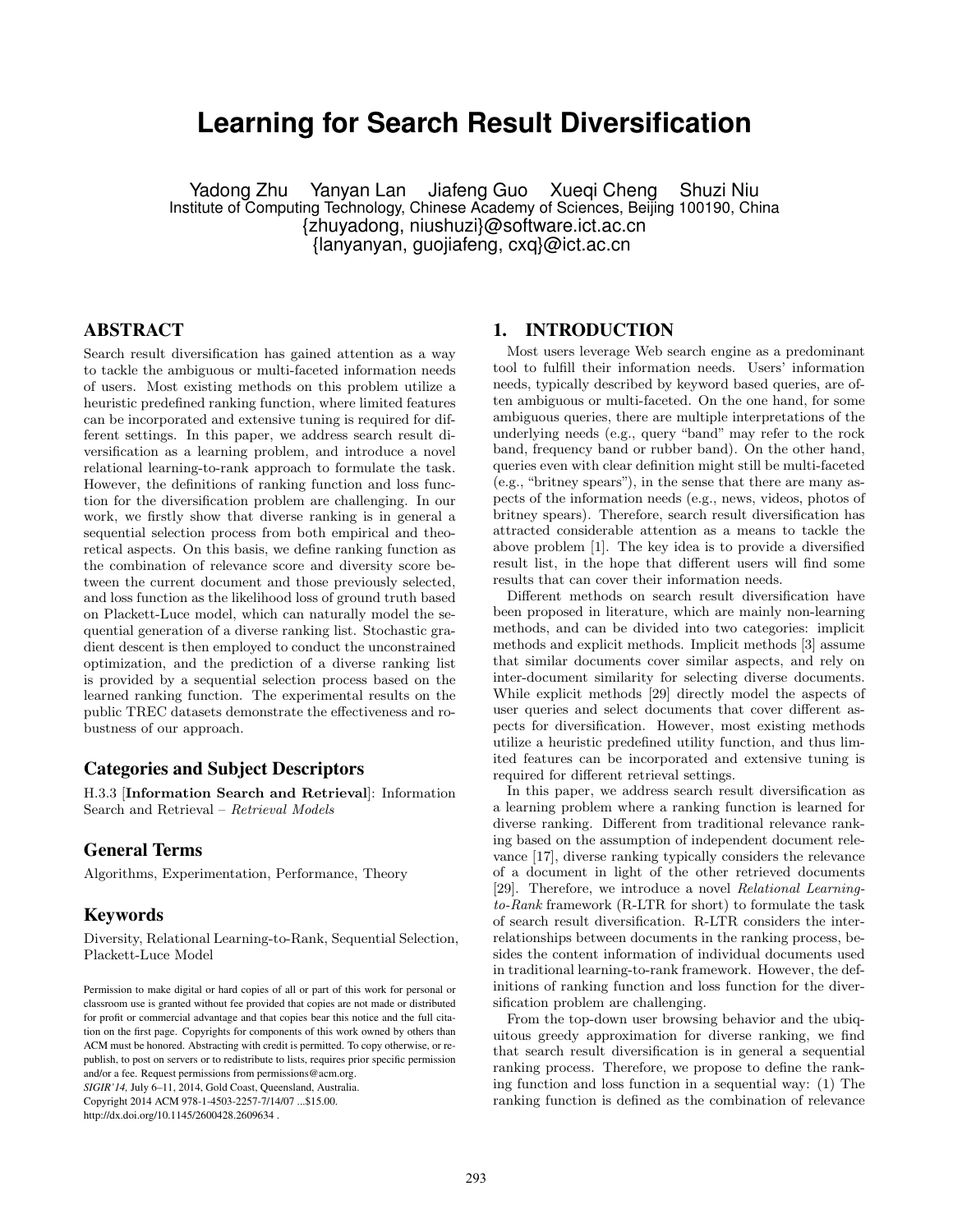score and diversity score, where the relevance score only depends on the content of the document, and the diversity score depends on the relationship between the current document and those previously selected. We describe different ways to represent the diversity score. (2) The loss function is defined as the likelihood loss of ground truth based on Plackett-Luce model [18], which can naturally model the sequential generation of a diverse ranking list. On this basis, stochastic gradient descent is employed to conduct the unconstrained optimization, and the prediction of diverse ranking list is provided by a sequential selection process based on the learned ranking function.

To evaluate the effectiveness of the proposed approach, we conduct extensive experiments on the public TREC datasets. The experimental results show that our methods can significantly outperform the state-of-the-art diversification approaches, with Official Diversity Metrics (ODM for short) of TREC diversity task including *ERR*-*IA*[1, 6], *α*-*NDCG*[11] and *NRBP*[12]. Furthermore, our methods also achieve best in the evaluations of traditional intent-aware measures such as Precision-IA [1] and Subtopic Recall [37]. In addition, we give some discussions on the robustness of our methods and the importance of the proposed diversity features. Finally, we also study the efficiency of our approach based on the analysis of running time.

The main contributions of this paper lie in:

- 1. the proposal of a novel R-LTR framework to formulate search result diversification as a learning problem, where both content information and relationship among documents are considered;
- 2. the new definitions of ranking function and loss function based on the foundation of sequential selection process for diverse ranking;
- 3. an empirical verification of the effectiveness of the proposed approach based on public datasets.

The rest of the paper is organized as follows. We first review some related work in Section 2. We then introduce the R-LTR framework in Section 3, and describe the specific definitions of ranking function and loss function, learning and prediction procedures in Section 4. Section 5 presents the experimental results. Section 6 concludes the paper.

# 2. RELATED WORK

Most existing diversification methods are non-learning methods, which can be mainly divided into two categories: implicit approaches and explicit approaches.

The implicit methods assume that similar documents cover similar aspects and model inter-document dependencies. For example, Maximal Marginal Relevance (MMR) method [3] proposes to iteratively select a candidate document with the highest similarity to the user query and the lowest similarity to the already selected documents, in order to promote novelty. In fact, most of the existing approaches are somehow inspired by the MMR method. Zhai et al. [37] select documents with high divergence from one language model to another based on the risk minimization consideration.

The explicit methods explicitly model aspects of a query and then select documents that cover different aspects. The aspects of a user query can be achieved with a taxonomy [1, 32], top retrieved documents [5], query reformulations [24, 29], or multiple external resources [15]. Overall, the explicit methods have shown better experimental performances comparing with implicit methods.

There are also some other methods which attempt to borrow theories from economical or political domains. The work in [26, 33] applies economical portfolio theory for search result ranking, which views search diversification as a means of risk minimization. The approach in [13] treats the problem of finding a diverse search result as finding a proportional representation for the document ranking, which is like a critical part of most electoral processes.

The authors of [2, 27] try to construct a dynamic rankedretrieval model, while our paper focuses on the common static ranking scenario. There are also some on-line learning methods that try to learn retrieval models by exploiting users' online feedback [25, 31, 35, 30, 28]. These research work can tackle diversity problem to some extent, but they focus on an 'on-line' or 'coactive' scenario, which is different from our work (i.e. offline supervised learning scenario).

Recently, some researchers have proposed to utilize machine learning techniques to solve the diversification problem. Yue et al. [36] propose to optimize subtopic coverage as the loss function, and formulate a discriminant function based on maximizing word coverage. However, their work only focuses on diversity, and discards the requirements of relevance. They claim that modeling both relevance and diversity simultaneously is a more challenging problem, which is exactly what we try to tackle in this paper. In this paper, we propose a novel R-LTR approach to conduct search result diversification, which is different from traditional approaches and shows promising experimental performance.

# 3. RELATIONAL LEARNING-TO-RANK

Traditional relevance ranking has been well formulated as a learning-to-rank (LTR for short) problem [17], where a ranking function is defined on the content of each individual document and learned toward some loss functions. However, in diverse ranking scenario, the overall relevance of a document ranking for a given query, should depend not only on the individual ranked documents, but also on how they related to each other [29]. Therefore, in this paper, we introduce a novel R-LTR framework to formulate the diverse ranking problem. The difference between LTR and R-LTR is that the latter considers both contents of individual document and relations between documents. In the following paper, we use superscript to denote the id of a query and subscript to denote the id of a document.

Formally, let  $X = {\mathbf{x}_1, \cdots, \mathbf{x}_n}$ , where  $\mathbf{x}_i$  denotes the *d* dimensional feature vector of a candidate document *x<sup>i</sup>* for query *q*; Let  $R \in \mathbb{R}^{n \times n \times l}$  denote a 3-way *tensor* representing relationships between the *n* documents, where  $R_{ijk}$  stands for the *k*-th feature of relation between documents *x<sup>i</sup>* and  $x_i$ . Let **y** be a ground-truth of the query *q*, in the form of a vector of ranking scores or a ranking list. Supposing that  $f(X, R)$  is a ranking function, and the goal of R-LTR is to output the best ranking function from a function space *F*.

In training procedure, given the labeled data with *N* queries as:  $(X^{(1)}, R^{(1)}, \mathbf{y}^{(1)}), (X^{(2)}, R^{(2)}, \mathbf{y}^{(2)}), \cdots, (X^{(N)}, R^{(N)}, \mathbf{y}^{(N)})$ . A loss function *L* is defined, and the learning process is conducted by minimizing the total loss with respect to the given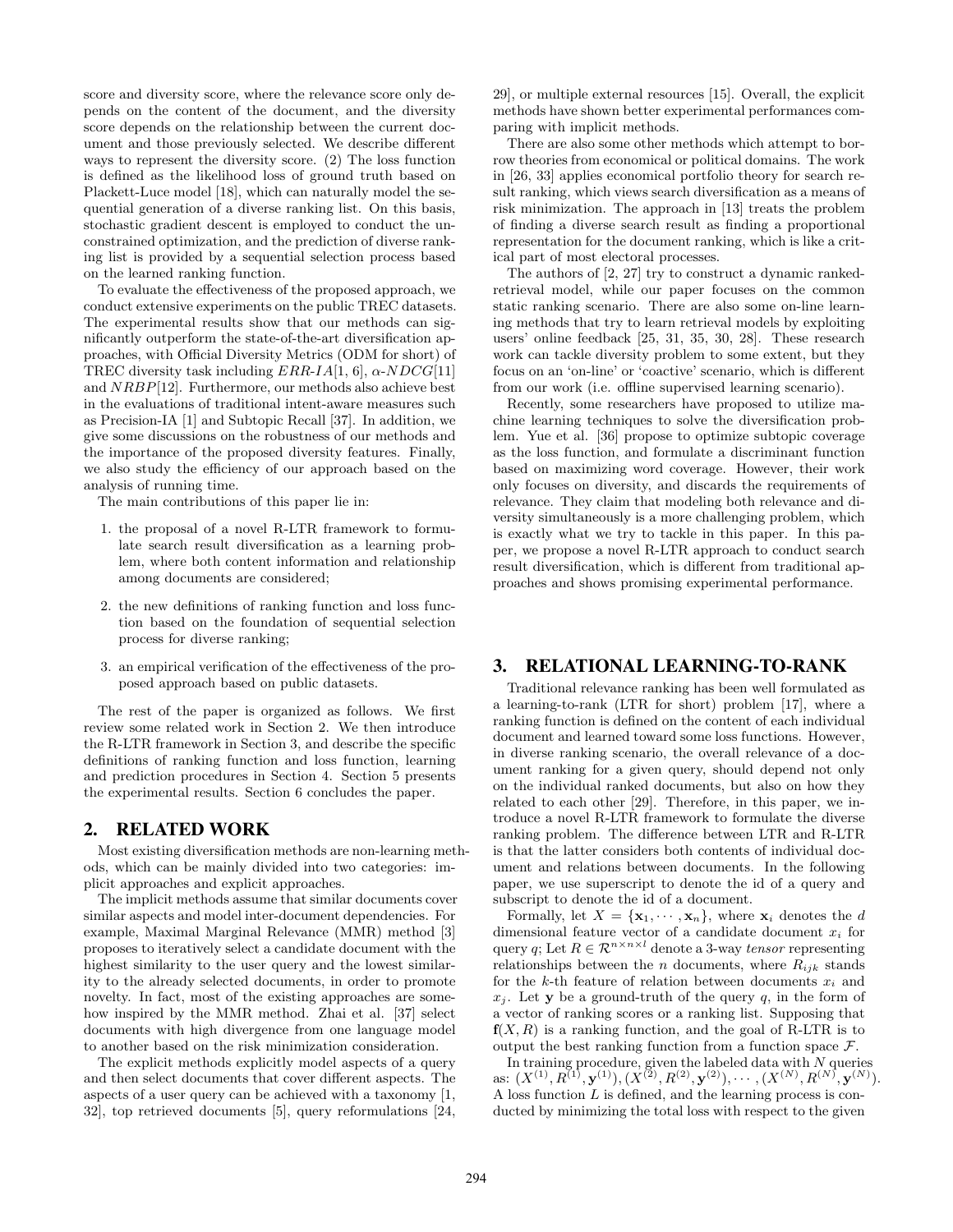training data.

$$
\hat{\mathbf{f}} = \arg\min_{\mathbf{f} \in \mathcal{F}} \sum_{i=1}^{N} L(\mathbf{f}(X^{(i)}, R^{(i)}), \mathbf{y}^{(i)}).
$$
(1)

In prediction, given  $X^{(t)}$  and  $R^{(t)}$  of  $n_t$  documents for query  $q_t$ , we output  $\hat{\mathbf{y}}^{(t)}$  based on the learned ranking func- $\lim_{t \to \infty} \hat{\mathbf{f}}(X^{(t)}, R^{(t)})$ .

In fact, the proposed R-LTR framework is very general, in the sense that many traditional ranking problems are its special cases.

(1) It is obvious to see that the conventional LTR framework is a special case of R-LTR. Specifically, if we ignore the relation tensor *R*, then we get the same function as that in traditional LTR, i.e.  $f(X, R) = f(X)$ .

(2) The 'learning to rank relational objects' framework [22, 23] is also a special case of R-LTR. Specifically, if we restrict the relation *tensor*  $R$  to be a *matrix*, with  $R_{ij}$  representing the relation between document  $x_i$  and  $x_j$ , then we get the same function as that in the problem of learning to rank relational objects.

The above framework gives a formulation of ranking problems involving relationship. When solving the specific problem, one needs to define the corresponding ranking function and loss function according to the task.

# 4. SEARCH RESULT DIVERSIFICATION VIA R-LTR FRAMEWORK

As mentioned in the previous section, it is natural to formulate search result diversification under R-LTR framework. In this paper, we mainly focus on the diverse ranking scenario. To apply the above framework to this specific task, the most challenging problem is the definition of ranking function and loss function.

#### 4.1 Motivation

In order to properly define the ranking function and loss function, we first look into the diverse ranking problem.

(1) Empirically, users usually browse the Web search results in a top-down manner, and perceive diverse information from each individual document based on what he/she have obtained in the preceding results [8].

(2) Theoretically, diverse ranking can be naturally stated as a bi-criterion optimization problem, and it is NP-hard [1, 4]. Therefore, in practice, most previous approaches on search result diversification are based on greedy approximation, which sequentially select a 'local-best' document from the remanent candidate set [29].

From both empirical and theoretical analysis above, we can see that it is better to view diverse ranking as a sequential selection process, in the sense that the ranking list is generated in a sequential order, with each individual document ranked according to its relevance to the query and the relation between all the documents ranked before it.

#### 4.2 Definition of Ranking Function

As discussed above, diverse ranking is in general a sequential selection process, where each individual document is ranked according to its relevance to the query and the relation between all the documents ranked before it. The intuitive idea is illustrated in Figure 1, when ranking documents in  $X \setminus S$  given the already ranked results *S*, both content-based relevance and diversity relation between this



**Figure 1: An illustration of the sequential way to define ranking function. All the rectangles represent candidate documents of a user query, and different colors represent different subtopics. The solid rectangle is relevant to the query, and the hollow rectangle is irrelevant to the query, and larger size means more relevance.** *X* **denotes all the candidate document collection.** *S* **denotes previously selected doc**uments, and  $X \setminus S$  denotes the remanent documents.

document and the previously selected documents in *S* should be considered. Noting that larger size of the rectangle means the document is more relevant to the query, and different colors represent different subtopics. Therefore, the document 8 may be more preferred than document 4 given *S*, since it is relevant to the query, and also provides different aspects additionally comparing with the selected set *S*.

Based on this ranking process, here we give the precise definition of ranking function. Given a query *q*, we assume that a set of documents have been selected, denoted as *S*, the scoring function on the candidate document in  $X \backslash S$ , is then defined as the combination of the relevance score and the diversity score between the current document and those previously selected, shown as follows.

$$
f_S(x_i, R_i) = \omega_r^T \mathbf{x}_i + \omega_d^T h_S(R_i), \forall x_i \in X \backslash S,
$$
 (2)

where  $x_i$  denotes the relevance feature vector of the candidate document  $x_i$ ,  $R_i$  stands for the *matrix* of relationships between document *x<sup>i</sup>* and other selected documents, with each  $R_{ij}$  stands for the relationship vector between document  $x_i$  and  $x_j$ , represented by the *feature vector* of  $(R_{ij1}, \cdots, R_{ijl}), x_j \in S$ , and  $R_{ijk}$  stands for the *k*-th *relation feature* between documents  $x_i$  and  $x_j$ .  $h_S(R_i)$  stands for the *relational function* on  $R_i$ ,  $\omega_r^T$  and  $\omega_d^T$  stands for the corresponding relevance and diversity weight vector. When  $S = \emptyset$ ,  $f_S(x_i, R_i)$  is directly represented as  $\omega_r^T \mathbf{x}_i$ . Then the ranking function can be represented as the set of scoring function:

$$
\mathbf{f}(X,R)=(f_{S_{\emptyset}},f_{S_1},\cdots,f_{S_{n-1}})
$$

where  $S_i$ , denotes the previously selected document collection with *i* documents. From the above definition, we can see that if we do not consider diversity relation, our ranking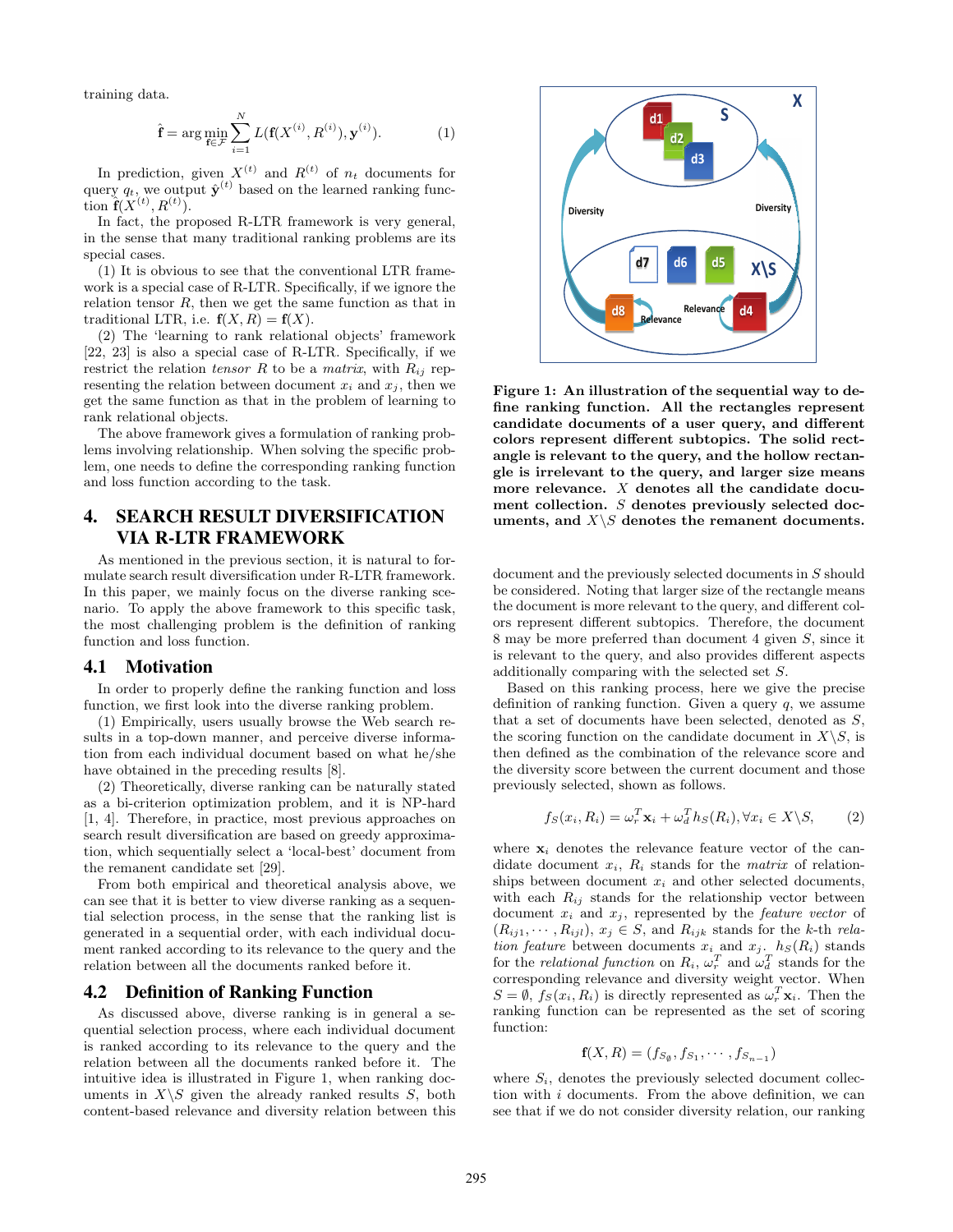function reduce to  $f(X) = (f(x_1), \dots, f(x_n))$ , which is the traditional ranking function in learning-to-rank.

# 4.2.1 Relational function  $h_S(R_i)$

Please note that the relational function  $h<sub>S</sub>(R<sub>i</sub>)$  denotes the way of representing the diversity relationship between the current document  $x_i$  and the previously selected documents in *S*. If we treat diversity relation as distance,  $h<sub>S</sub>(R<sub>i</sub>)$ can be viewed as the distance of *x<sup>i</sup>* to the set *S*. According to different definitions of the distance between an item and a set of items,  $h_S(R_i)$  can be defined as the following three ways.

**Minimal Distance.** The distance between a document  $x_i$  and a set  $S$  is defined as the minimal distance of all the document pairs  $(x_i, x_j), x_j \in S$ .

$$
h_S(R_i) = (\min_{x_j \in S} R_{ij1}, \cdots, \min_{x_j \in S} R_{ijl}).
$$

**Average Distance.** The distance between a document *x<sup>i</sup>* and a set *S* is defined as the average distance of all the document pairs  $(x_i, x_j), x_j \in S$ .

$$
h_S(R_i) = (\frac{1}{|S|} \sum_{x_j \in S} R_{ij1}, \cdots, \frac{1}{|S|} \sum_{x_j \in S} R_{ijl}).
$$

**Maximal Distance.** The distance between a document  $x_i$  and a set  $S$  is defined as the maximal distance of all the document pairs  $(x_i, x_j), x_j \in S$ .

$$
h_S(R_i) = (\max_{x_j \in S} R_{ij1}, \cdots, \max_{x_j \in S} R_{ijl}).
$$

#### *4.2.2 Diversity Feature Vector Rij*

How to define discriminative features that can well capture diversity relation is critical for the success of R-LTR. In this work, we provides several representative features for the learning process, including semantic diversity features (i.e. subtopic diversity, text diversity, title diversity, anchor text diversity and ODP-based diversity) and structural diversity features (i.e. link-based diversity and url-based diversity).

**Subtopic Diversity.** Different documents may associate with different aspects of the given topic. We use Probabilistic Latent Semantic Analysis (PLSA) [16] to model implicit subtopics distribution of candidate objects, which is important for the diversification task as mentioned before. Therefore, we define the diversity feature based on implicit subtopics as follows.

$$
R_{ij1} = \sqrt{\sum_{k=1}^{m} (p(z_k|x_i) - p(z_k|x_j))^2}
$$

**Text Diversity.** Text dissimilarity is also meaningful for diversity. We propose to represent it as the cosine dissimilarity based on weighted term vector representations, and define the feature as follows.

$$
R_{ij2}=1-\frac{\mathbf{d}_i\cdot\mathbf{d}_j}{\|\mathbf{d}_i\|\|\mathbf{d}_j\|},
$$

where  $\mathbf{d}_i$ ,  $\mathbf{d}_j$  are the weighted document vectors based on  $tf*$ *idf*, and *tf* denotes the term frequencies, *idf* denotes inverse document frequencies. There also exists other computing ways such as the work in [14], which is based on sketching algorithm and Jaccard similarity.

**Title Diversity.** The way of computing title diversity feature is similar as that for text diversity feature, which is denoted as *Rij*3.

**Anchor Text Diversity.** The anchor text can accurately describe the content of corresponding page and is important. This type of feature is computed similarly as text and title diversity features, denoted as *Rij*4.

**ODP-Based Diversity.** The existing ODP taxonomy<sup>1</sup> offers a succinct encoding of distances between documents. Usually, the distance between documents on similar topics in the taxonomy is likely to be small. For two categories *u* and *v*, we define the categorical distance between them as following:

$$
c\_dis(u, v) = 1 - \frac{|l(u, v)|}{\max\{|u|, |v|\}}
$$

where  $l(u, v)$  is the length of their longest common prefix. | $u$ | and | $v$ | is the length of category *u* and *v*. Then given two documents  $x_i$  and  $x_j$  and their category information sets  $\mathcal{C}_i$  and  $\mathcal{C}_j$  respectively, we define the ODP-based diversity feature as:

$$
R_{ij5} = \frac{\sum_{u \in \mathcal{C}_i} \sum_{v \in \mathcal{C}_j} c\_dis(u, v)}{|\mathcal{C}_i| \cdot |\mathcal{C}_j|}
$$

where  $|\mathcal{C}_i|$  and  $|\mathcal{C}_j|$  are the number of categories in corresponding category sets.

**Link-Based Diversity.** By constructing a web link graph, we can calculate the link similarity of any document pair based on direct inlink or outlink information. The link-based diversity feature is then defined as follows.

$$
R_{ij6} = \begin{cases} 0 & \text{if } x_i \in inlink(x_j) \cup outlink(x_j), \\ 1 & \text{otherwise} \end{cases}
$$

**URL-Based Diversity.** Given the url information of two documents, we can judge whether they belong to the same domain or the same site. The url-based diversity feature is then defined as follows.

$$
R_{ij7} = \begin{cases} 0 & \text{if one url is another's prefix} \\ 0.5 & \text{if they belong to the same site or domain} \\ 1 & \text{otherwise} \end{cases}
$$

Based on these diversity features, we can obtain the diversity feature vector  $R_{ij} = (R_{ij1}, R_{ij2}, \cdots, R_{ij7})$ . All the feature values are normalized to the range of [0,1]. Please note that there might be some other useful resources for the definition of diversity features, e.g., clickthrough logs, which will be further considered in our future work.

#### 4.3 Definition of Loss Function

Motivated by the analysis that the process for diverse ranking is in general a sequential selection process, we propose to model the generation of a diverse ranking list in a sequential way, and define the loss function as the *likelihood loss of the generation probability*.

$$
L(\mathbf{f}(X,R), \mathbf{y}) = -\log P(\mathbf{y}|X). \tag{3}
$$

Intuitively, the generation probability of a ranking list can be viewed as a process to iteratively select the top ranked

 $1$ http://www.dmoz.org/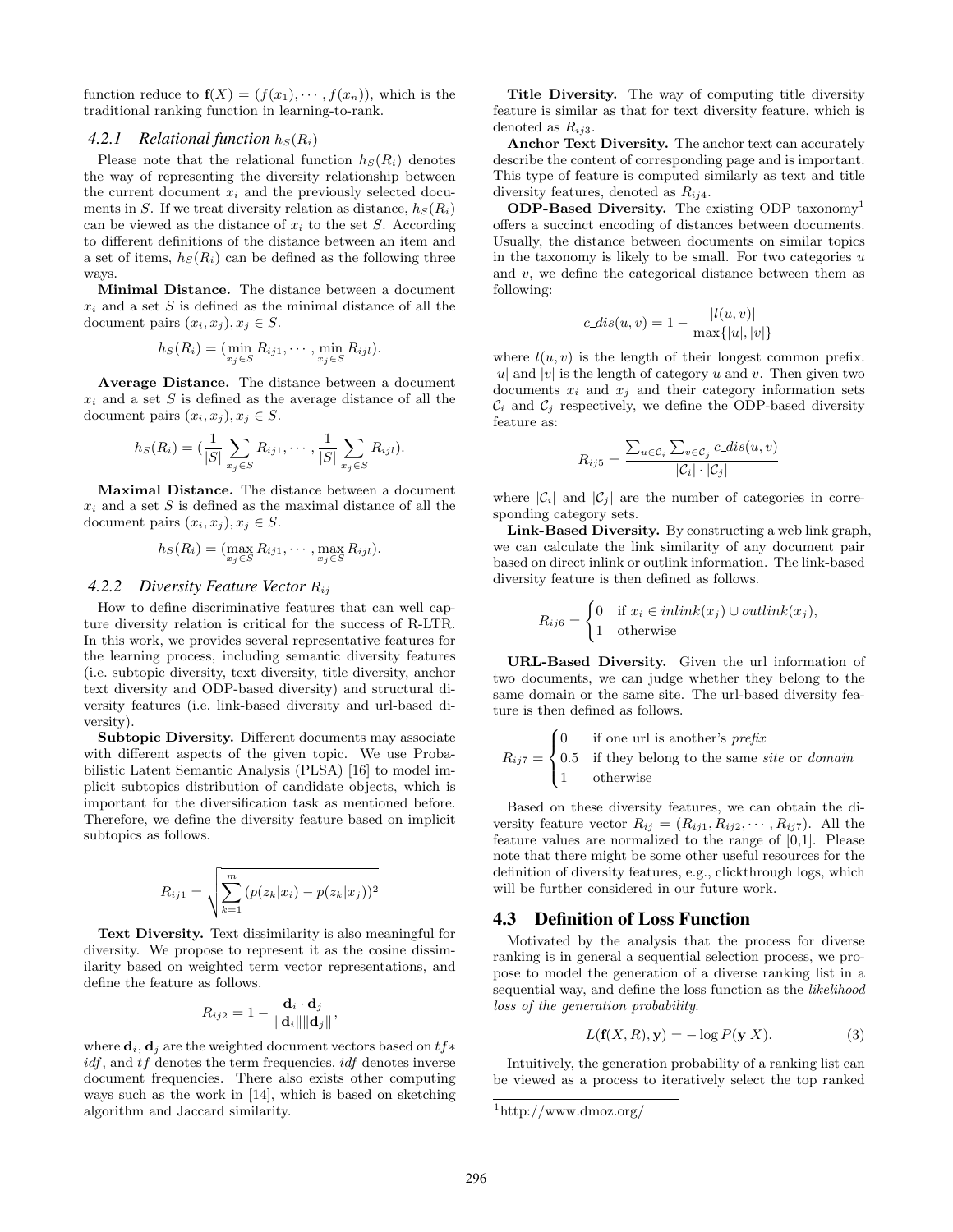documents from the remaining documents. The precise definition is given as follows.

$$
P(\mathbf{y}|X) = P(x_{y(1)}, x_{y(2)}, \cdots, x_{y(n)}|X)
$$
\n
$$
= P(x_{y(1)}|X)P(x_{y(2)}|X\setminus S_1)\cdots P(x_{y(n-1)}|X\setminus S_{n-2}),
$$
\n(4)

where  $y(i)$  stands for the index of document which is ranked in position *i* in the ranking list **y**, *X* denotes all the candidate documents,  $S_i = \{x_{y(1)}, \dots, x_{y(i)}\}$ , denotes the previously selected document collection with *i* documents,  $P(x_{y(1)}|X)$ stands for the probability that  $x_{y(1)}$  is ranked first among the documents in *X*, and  $P(x_{y(j)}|X \setminus S_{j-1})$  stands for the probability that document  $x_{y(i)}$  is ranked first among the documents in  $X \setminus S_{j-1}$ .

#### *4.3.1 Plackett-Luce based Probability P*(**y***|X*)

The above sequential definition approach can be well captured by the Plackett-Luce Model [18]. Therefore, we propose to define  $P(x_{y(1)}|X)$  and  $P(x_{y(j)}|X\setminus S_{j-1})$  in a similar way, shown as follows,  $j \geq 2$ .

$$
P(x_{y(1)}|X) = \frac{\exp\{f_{\emptyset}(x_{y(1)})\}}{\sum_{k=1}^{n} \exp\{f_{\emptyset}(x_{y(k)})\}},
$$
(5)

$$
P(x_{y(j)}|X\backslash S_{j-1}) = \frac{\exp\{f_{S_{j-1}}(x_{y(j)}, R_{y(j)})\}}{\sum_{k=j}^{n} \exp\{f_{S_{k-1}}(x_{y(k)}, R_{y(k)})\}}.
$$
 (6)

Incorporating Eq.(5) and Eq.(6) into Eq.(4), the *generation probability* of a diverse ranking list is formulated as follows.

$$
P(y|X) = \prod_{j=1}^{n} \frac{\exp\{f_{S_{j-1}}(x_{y(j)}, R_{y(j)})\}}{\sum_{k=j}^{n} \exp\{f_{S_{k-1}}(x_{y(k)}, R_{y(k)})\}},\tag{7}
$$

where  $S_0 = \emptyset$ ,  $f_{\emptyset}(x, R) = \omega_r^T \mathbf{x}$ .

#### *4.3.2 Relation to ListMLE in Learning-to-Rank*

Incorporating Eq.(7) into the definition of the loss function Eq. $(3)$ , we can obtain the precise definition of the loss function as follows.

$$
L(\mathbf{f}(X,R), \mathbf{y}) = -\sum_{j=1}^{n} \log \left\{ \frac{\exp\{f_{S_{j-1}}(x_{y(j)}, R_{y(j)})\}}{\sum_{k=j}^{n} \exp\{f_{S_{k-1}}(x_{y(k)}, R_{y(k)})\}} \right\}
$$
(8)

We can see that our loss function is similar to that in ListMLE [34], which is formulated as follows.

$$
L(\mathbf{f}(X), y) = -\sum_{j=1}^{n} \log \left\{ \frac{\exp\{f(x_{y(j)})\}}{\sum_{k=j}^{n} \exp\{f(x_{y(k)})\}} \right\},\,
$$

where  $f(x)$  is the score function in traditional learning-torank, i.e.  $f(x) = \omega^T x$ .

Therefore, if we do not consider diversity relation in our framework, our loss function will reduce to the same form of that in ListMLE. That is to say, ListMLE is a special case of our loss function.

# 4.4 Learning and Prediction

Based on the definitions of ranking function and loss function, we present the learning and prediction process in this section. Specifically, we first describe how to construct the training data, and then introduce the optimization procedure. Finally, we show how to make predictions based on the learned ranking function.

## **Algorithm 1 Construction of Approximate Ideal Ranking List**

**Input:**

 $(q_i, X^{(i)}, \mathbf{T}_i, P(x_j^{(i)}|t)), t \in \mathbf{T}_i, x_j^{(i)} \in X^{(i)}$ 

**Output: y**(*i*)

1: Initialize  $S_0 \leftarrow \emptyset, \mathbf{y}^{(i)} = (1, \dots, n_i)$ 

2: **for** *k* = 1*, ..., n<sup>i</sup>* **do**

- 3: bestDoc  $\leftarrow$  argmax<sub>*x∈X*</sub>(*i*) $\setminus S_{k-1}$  *ODM*(*S<sub>k−1</sub> ∪ x*)
- 4:  $S_k \leftarrow S_{k-1} \cup \text{bestDoc}$ <br>5:  $y^{(i)}(k) = \text{the index of}$
- 5:  $y^{(i)}(k) = \text{the index of bestDoc}$
- 6: **end for**

7: return 
$$
y^{(i)} = (y^{(i)}(1), \cdots, y^{(i)}(n_i)).
$$

# **Algorithm 2 Optimization Algorithm**

 $\textbf{Input:} \ \ \text{training data} \ \{ (X^{(i)}, R^{(i)}, \mathbf{y}^{(i)}) \}_{i=1}^N,$ 

parameter: learning rate *η*, tolerance rate *ϵ* **Output:** model vector: *ωr*, *ω<sup>d</sup>*

1: Initialize parameter value  $\omega_r$ ,  $\omega_d$ 

- 2: **repeat**
- 3: Shuffle the training data
- 4: **for** *i* = 1*, ..., N* **do**
- 5: Compute gradient  $\Delta \omega_r^{(i)}$  and  $\Delta \omega_d^{(i)}$
- 6: Update model:  $\omega_r = \omega_r \eta \times \Delta \omega_r^{(i)}$ ,

$$
\omega_d = \omega_d - \eta \times \Delta {\omega_d}^{(i)}
$$

7: **end for**

8: Calculate likelihood loss on the training set

9: **until** the change of likelihood loss is below  $\epsilon$ 

# *4.4.1 Training Data*

The labeled data in search result diversification such as TREC diversity task are usually provided in the form of  $(q_i, X^{(i)}, \mathbf{T}_i, P(x_j^{(i)}|t)), t \in \mathbf{T}_i, x_j^{(i)} \in X^{(i)},$  where  $X^{(i)}$  is a candidate document set of query  $q_i$ ,  $\mathbf{T}_i$  is the subtopics of query  $q_i$ , *t* is a specific subtopic in  $\mathbf{T}_i$ , and  $P(x_j^{(i)}|t)$  describes the relevance of document  $x_j^{(i)}$  to subtopic *t*. We can see that the above form of labeled data deviates the formulation of **y** (*i*) in our R-LTR framework, which requires a *ranking list* of candidate documents. In order to apply R-LTR, we need to construct  $y^{(i)}$  from the provided form of labeled data.

We propose to construct an approximate ideal ranking list by maximizing the *ODM* measures (e.g., *ERR*-*IA*), and use the approximate ideal ranking list as the training groundtruth  $y^{(i)}$  for query  $q_i$ , as described in Algorithm 1.

According to the results in [20], if a submodular function is monotonic (i.e.,  $f(S) \leq f(T)$ , whenever  $S \subseteq T$ ) and normalized (i.e.,  $f(\emptyset) = 0$ ), greedily constructing gives an (1 *−* 1*/e*)-approximation to the optimal. Since any member of ODM is a submodular function, we can easily prove that Algorithm 1 is  $(1 - 1/e)$ -approximation to the optimal (We omit the proof here). And the quality of training groundtruth can be guaranteed.

#### *4.4.2 Learning*

Given the training data  $\{(X^{(i)}, R^{(i)}, \mathbf{y}^{(i)})\}_{i=1}^N$ , the total loss is represented as follows.

$$
-\sum_{i=1}^{N} \sum_{j=1}^{n_i} \log \left\{ \frac{\exp \{ \omega_r^T \mathbf{x}_{y(j)}^{(i)} + \omega_d^T h_{S_{j-1}^{(i)}} (R_{y(j)}^{(i)}) \}}{\sum_{k=j}^{n_i} \exp \{ \omega_r^T \mathbf{x}_{y(k)}^{(i)} + \omega_d^T h_{S_{k-1}^{(i)}} (R_{y(k)}^{(i)}) \}} \right\} (9)
$$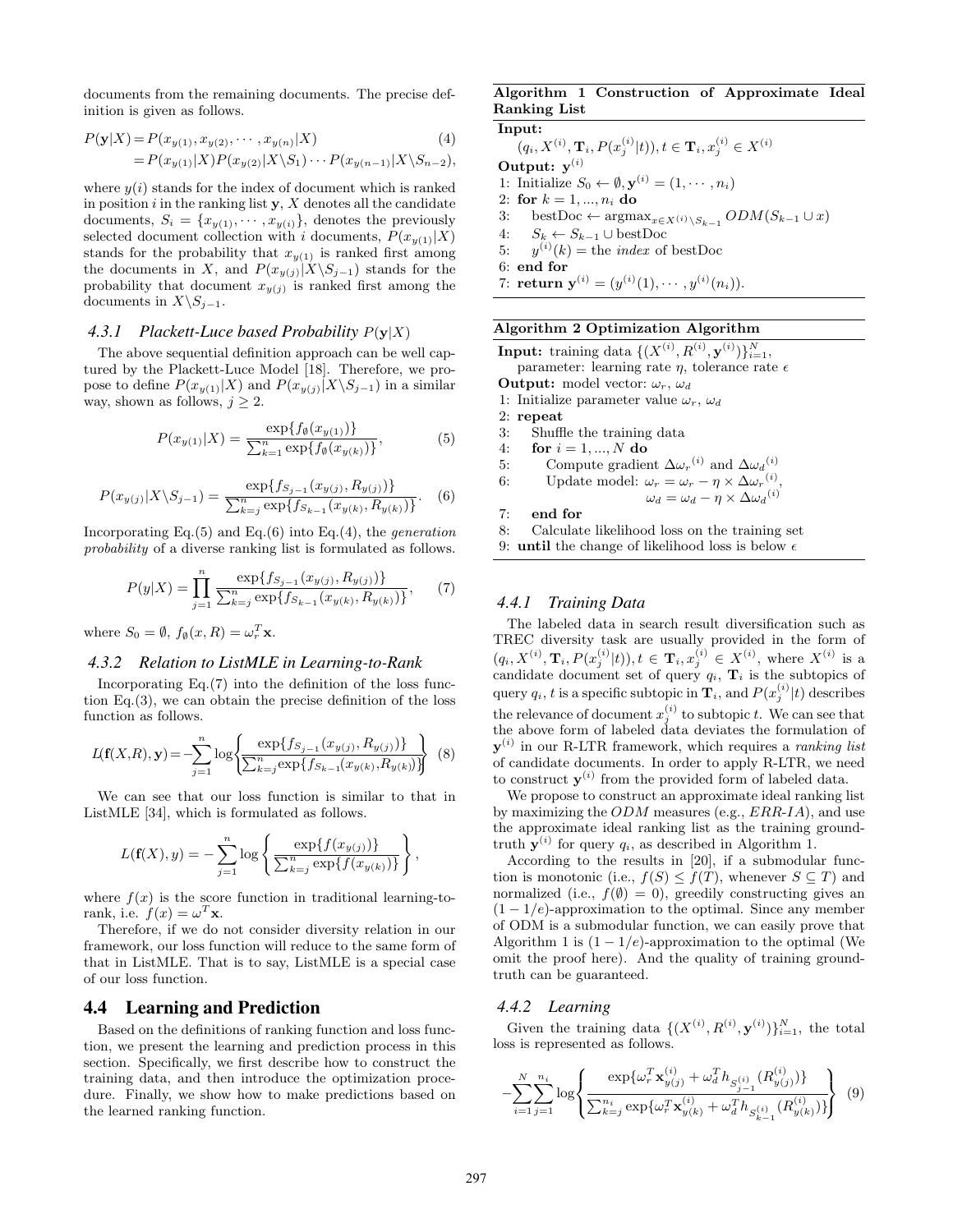**Algorithm 3 Ranking Prediction via Sequential Selection**

 $\mathbf{Input:} \ \ X^{(t)}, R^{(t)}, \omega_r, \omega_d$ **Output: y**(*t*) 1: Initialize  $S_0 \leftarrow \emptyset, \mathbf{y}^{(t)} = (1, \dots, n_t)$ 2: **for** *k* = 1*, ..., n<sup>t</sup>* **do** 3: bestDoc  $\leftarrow$  argmax<sub>*x*∈*Xt*</sub>  $f_{S_{k-1}}(x, R)$ 4: *S<sup>k</sup> ← S<sup>k</sup>−*<sup>1</sup> *∪* bestDoc 5:  $y^{(t)}(k) \leftarrow$  the *index* of bestDoc 6: **end for** 7: **return**  $y^{(t)} = (y^{(t)}(1), \cdots, y^{(t)}(n_t))$ 

For such a unconstrained optimization problem, we employ Stochastic Gradient Descent (SGD) to conduct optimization as shown in Algorithm 2. According to Eq. $(9)$ , the gradient at training sample  $X^{(i)}$  is computed as follows.

$$
\Delta\omega_r^{(i)} = \sum_{j=1}^{n_i} \left\{ \frac{\sum_{k=j}^{n_i} \mathbf{x}_{y(k)}^{(i)} \exp{\{\omega_r^T \mathbf{x}_{y(k)}^{(i)} + \omega_d^T h_{S_{k-1}^{(i)}}(R_{y(k)}^{(i)})\}}{\sum_{k=j}^{n_i} \exp{\{\omega_r^T \mathbf{x}_{y(k)}^{(i)} + \omega_d^T h_{S_{k-1}^{(i)}}(R_{y(k)}^{(i)})\}} - \frac{\mathbf{x}_{y(j)}^{(i)} \exp{\{\omega_r^T \mathbf{x}_{y(j)}^{(i)} + \omega_d^T h_{S_{j-1}^{(i)}}(R_{y(j)}^{(i)})\}}}{\exp{\{\omega_r^T \mathbf{x}_{y(j)}^{(i)} + \omega_d^T h_{S_{j-1}^{(i)}}(R_{y(j)}^{(i)})\}}},
$$

$$
\label{eq:delta} \begin{split} \Delta\omega_d^{(i)}\!\!=\!\!\!\!\sum_{j=1}^{n_i}\!\!\left\{\! \frac{\sum_{k=j}^{n_i}h_{S_{k-1}^{(i)}}\big(R_{y(k)}^{(i)}\big)\exp\{\omega_r^T\mathbf{x}_{y(k)}^{(i)}+\omega_d^Th_{S_{k-1}^{(i)}}\big(R_{y(k)}^{(i)}\big)\}\!}{\sum_{k=j}^{n_i}\exp\{\omega_r^T\mathbf{x}_{y(k)}^{(i)}+\omega_d^Th_{S_{k-1}^{(i)}}\{R_{y(k)}^{(i)}\}\}}\\ &\quad-\frac{h_{S_{j-1}^{(i)}}\big(R_{y(j)}^{(i)}\big)\exp\{\omega_r^T\mathbf{x}_{y(j)}^{(i)}+\omega_d^Th_{S_{j-1}^{(i)}}\{R_{y(j)}^{(i)}\}\}\!}{\exp\{\omega_r^T\mathbf{x}_{y(j)}^{(i)}+\omega_d^Th_{S_{j-1}^{(i)}}\{R_{y(j)}^{(i)}\}\}}\!\right\} \end{split}
$$

# *4.4.3 Prediction*

As the ranking function is defined sequentially, traditional prediction approach (i.e., calculating the ranking score of each independent document simultaneously and sorting them in descending order to obtain a ranking list) fails in our framework. According to the sequential selection essence of diverse ranking, we propose a sequential prediction process, as described in Algorithm 3. Specifically, in the first step, the most relevant document with maximal relevance score will be selected and ranked first. If the top *k* items have been selected, then the document in position  $k + 1$  should be with maximum *f<sup>S</sup><sup>k</sup>* . At last, all the documents are ranked accordingly, and we obtain the final ranking list.

Assuming that the size of output ranking is *K*, the size of candidate set is *n*, then this type of sequential selection algorithm 3 will have time complexity of  $O(n*K)$ . Usually, the original value of *n* is large, therefore, an initial retrieval can be applied to provide a filtered candidate set with relatively small size (e.g., top 1000 or 3000 retrieved documents). With a small *K*, the prediction time is linear.

## 5. EXPERIMENTS

In this section, we evaluate the effectiveness of our approach empirically. We first introduce the experimental setup. We then compare our approach with baseline methods under different diversity evaluation measures. Furthermore, we analyze the performance robustness of different diversity methods and the importance of our proposed diversity features. Finally, we study the efficiency of our approach based on the analysis of running time.

# 5.1 Experimental Setup

Here we give some introductions on the experimental setup, including data collections, evaluation metrics, baseline models and detailed implementation.

#### *5.1.1 Data Collections*

Our evaluation was conducted in the context of the diversity tasks of the TREC2009 Web Track (WT2009), TREC2010 Web Track (WT2010), and TREC2011 Web Track (WT2011), which contain 50, 48 and 50 test queries (or topics), respectively. Each topic includes several subtopics identified by TREC assessors, with binary relevance judgements provided at the subtopic level<sup>2</sup>. All the experiments were carried out on the ClueWeb09 Category B data collection<sup>3</sup>, which comprises a total of 50 million English Web documents.

## *5.1.2 Evaluation Metrics*

The current official evaluation metrics of the diversity task include *ERR-IA* [6],  $\alpha$ -*NDCG* [11] and *NRBP* [12]. They measure the diversity of a result list by explicitly rewarding novelty and penalizing redundancy observed at every rank. We also use traditional diversity measures for evaluation: Precision-IA [1] and Subtopic Recall [37].They measure the precision across all subtopics of the query and the ratio of the subtopics covered in the results, respectively. All the measures are computed over the top- $k$  search results ( $k =$ 20). Moreover, the associated parameters *α* and *β* are all set to be 0.5, which is consistent with the default settings in official TREC evaluation program.

#### *5.1.3 Baseline Models*

To evaluate the performance of our approach, we compare our approach with the state-of-the-art approaches, which are introduced as follows.

**QL**. The standard Query-likelihood language model is used for the initial retrieval, which provides the top 1000 retrieved documents as a candidate set for all the diversification approaches. It is also used as a basic baseline method in our experiment.

**MMR**. MMR is a classical implicit diversity method in the diversity research. It employs a linear combination of relevance and diversity as the metric called "marginal relevance" [3]. MMR will iteratively select document with the largest "marginal relevance".

**xQuAD**. The explicit diversification approaches are popular in current research field, in which xQuAD is the most representative and used as a baseline model in our experiments [29].

**PM-2**. PM-2 is also a explicit method that proposes to optimize proportionality for search result diversification [13]. It has been proved to achieve promising performance in their work, and is also chosen as baseline in our experiment.

*.*

 ${}^{2}$ For WT2011 task, assessors made graded judgements. While in the official TREC evaluation program, it mapped these graded judgements to binary judgements by treating *values*  $> 0$  as relevant and *values*  $\leq 0$  as not relevant.

<sup>3</sup>http://boston.lti.cs.cmu.edu/Data/clueweb09/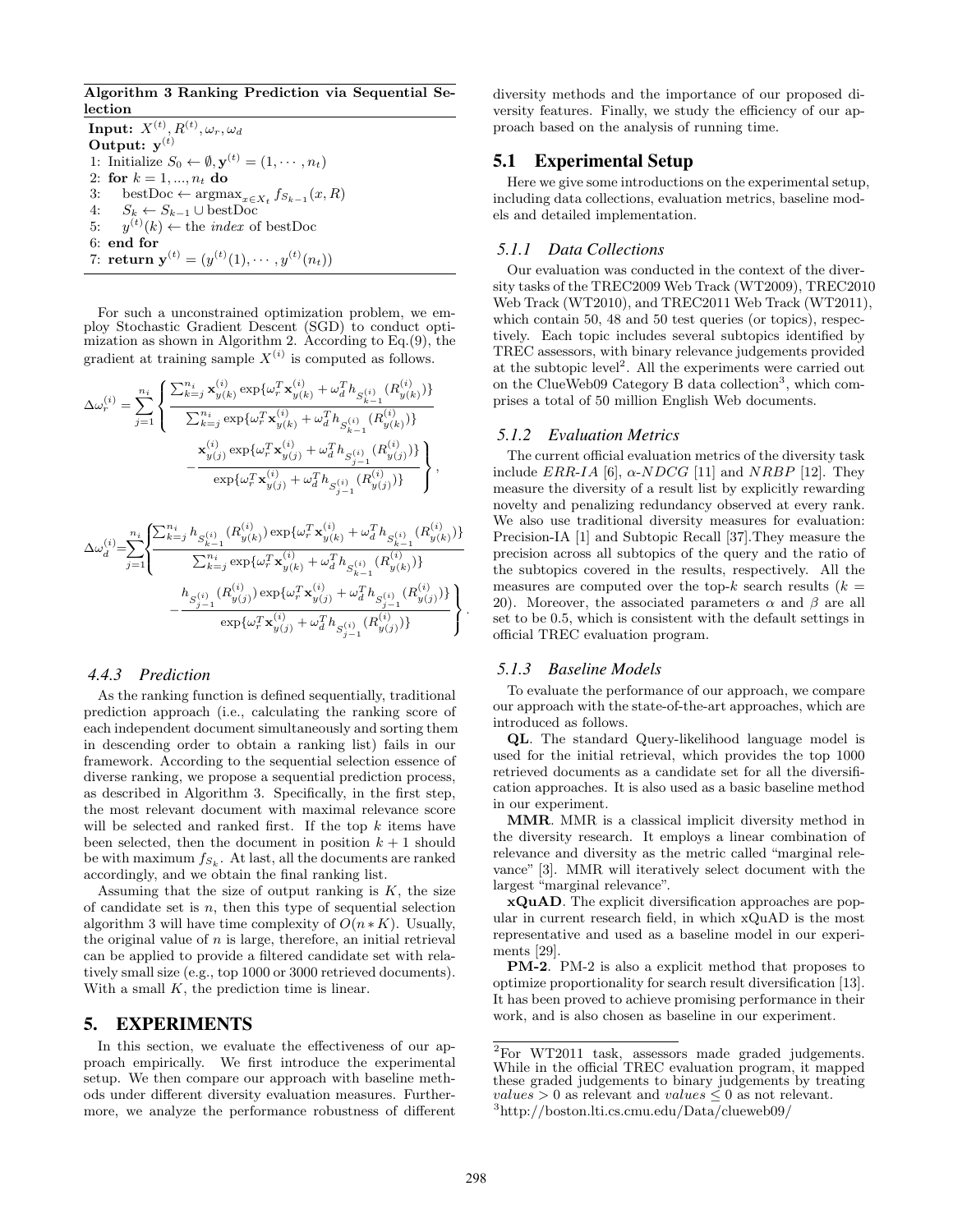| Category  | <b>Feature Description</b> | Total |
|-----------|----------------------------|-------|
| Q-D       | TF-IDF                     | 5     |
| $Q$ - $D$ | BM25                       | 5     |
| Q-D       | QL.DIR                     | 5     |
| O-D       | <b>MRF</b>                 | 10    |
|           | PageRank                   |       |
|           | #Inlinks                   |       |
|           | $\#$ Outlinks              |       |

**Table 1: Relevance Features for learning on ClueWeb09-B collection [21, 19].**

**ListMLE**. ListMLE is a plain learning-to-rank approach without diversification considerations, and is a representative listwise relevance approach in LTR field [17].

**SVMDIV**. SVMDIV is a representative supervised approach for search result diversification [36]. It proposes to optimize subtopic coverage by maximizing word coverage. It formulates the learning problem and derives a training method based on structural SVMs. However, SVMDIV only models diversity and discards the requirement of relevance. For fair performance comparison, we will firstly apply ListMLE to do the initial ranking to capture relevance, and then use SVMDIV to re-rank top-*K* retrieved documents to capture diversity.

The above three diversity baselines: MMR, xQuAD and PM-2, all require a prior relevance function to implement their diversification steps. In our experiment, we choose ListMLE as the relevance function to implement them, and denote them as: MMR*list*, xQuAD*list* and PM-2*list*, respectively.

According to the different ways in defining the relational function  $h<sub>S</sub>(R<sup>i</sup>)$  in section 4.2.1, our R-LTR diversification approach has three variants, denoted as R-LTR*min*, R-LTR*avg* and R-LTR*max*, respectively.

#### *5.1.4 Implementation*

In our experiments, we use Indri toolkit (version  $5.2$ )<sup>4</sup> as the retrieval platform. For the test query set on each dataset, we use a 5-fold cross validation with a ratio of 3:1:1, for training, validation and testing. The final test performance is reported as the average over all the folds.

For data preprocessing, we apply porter stemmer and stopwords removing for both indexing and query processing. We then extract features for each dataset as follows. For relevance, we use several standard features in LTR research [21], such as typical weighting models (e.g., TF-IDF, BM25, LM), and term dependency model [19, 38], as summarized in Table 1, where *Q*-*D* means that the feature is dependent on both query and document, and *D* means that the feature only depends on the document. For all the *Q*-*D* features, they are applied in five fields: body, anchor, title, URL and the whole document, resulting in 5 features in total, respectively. Additionally, the MRF feature has two types of values: ordered phrase and unordered phrase [19], so the total feature number is 10.

For three baseline models: MMR, xQuAD and PM-2, they all have a single parameter  $\lambda$  to tune. We perform a 5fold cross validation to train *λ* through optimizing *ERR*-*IA*. Additionally, for xQuAD and PM-2, the official subtopics are used as a representation of taxonomy classes to simulate their best-case scenarios, and uniform probability for all subtopics is assumed as [29, 13].

For ListMLE and SVMDIV, we utilize the same training data generated by Algorithm 1 to train their model, and also conduct 5-fold cross validation. ListMLE adopts the relevance features summarized in Table 1. SVMDIV adopts the representative word level features with different importance criterion, as listed in their paper and released code [36]. As described in above subsection, SVMDIV will rerank top-*K* retrieved documents returned by ListMLE. We test  $K \in \{30, 50, 100\}$ , and find it performs best at  $K = 30$ . Therefore, the following results of SVMDIV are achieved with  $K = 30$ .

For our approach, the learning rate *η* parameter in Algorithm 2 is chosen from  $10^{-7}$  to  $10^{-1}$ , and the best learning rate is obtained based on the performance of validation set.

# 5.2 Performance Comparison

#### *5.2.1 Evaluation on Official Diversity Metrics*

We now compare our approaches to the baseline methods on search result diversification. The results of performance comparison are shown in Table 2, 3, and 4. We also present the performance of top performing systems on Category-B reported by TREC [7, 10, 9], which are just taken as indicative references. The number in the parentheses are the relative improvements compared with the baseline method QL. Boldface indicates the highest scores among all runs.

From the results we an see that, our R-LTR outperform the plain LTR approach without diversification consideration, i.e. ListMLE, which can be viewed as a special case of our approach. Specifically, the relative improvement of R-LTR*min* over ListMLE is up to 41.87%, 49.71%, 29.17%, in terms of *ERR*-*IA* on WT2009, WT2010, and WT2011, respectively. It indicates that our approach can tackle multicriteria ranking problem effectively, with the consideration of both content-based information and diversity relationship among candidate objects.

Regarding the comparison among representative implicit and explicit diversification approaches, explicit methods (i.e. xQuAD and PM-2) show better performance than the implicit method (i.e. MMR) in terms of all the evaluation measures. MMR is the least effective due to its simple predefined "marginal relevance". The two explicit methods achieve comparable performance: PM-2*list* wins on WT2010 and WT2011, while xQuAD*list* wins on WT2009, but their overall performance differences are small.

Furthermore, our approach outperforms the state-of-theart explicit methods in terms of all the evaluation measures. For example, with the evaluation of *ERR*-*IA*, the relative improvement of R-LTR*min* over the xQuAD*list* is up to 17.18%, 11.26%, 13.38%, on WT2009, WT2010, WT2011, respectively, and the relative improvement of R-LTR*min* over the PM-2*list* is up to 18.31%, 10.65%, 10.59% on WT2009, WT2010, WT2011, respectively. Although xQuAD*list* and PM-2*list* all utilize the official subtopics as explicit query aspects to simulate their best-case scenarios, their performances are still much lower than our learning-based approaches, which indicates that there might be certain gap between their heuristic predefined utility functions and the final evaluation measures.

Comparing with the learning-based diversification baseline method, our R-LTR approach also show better per-

<sup>4</sup>http://lemurproject.org/indri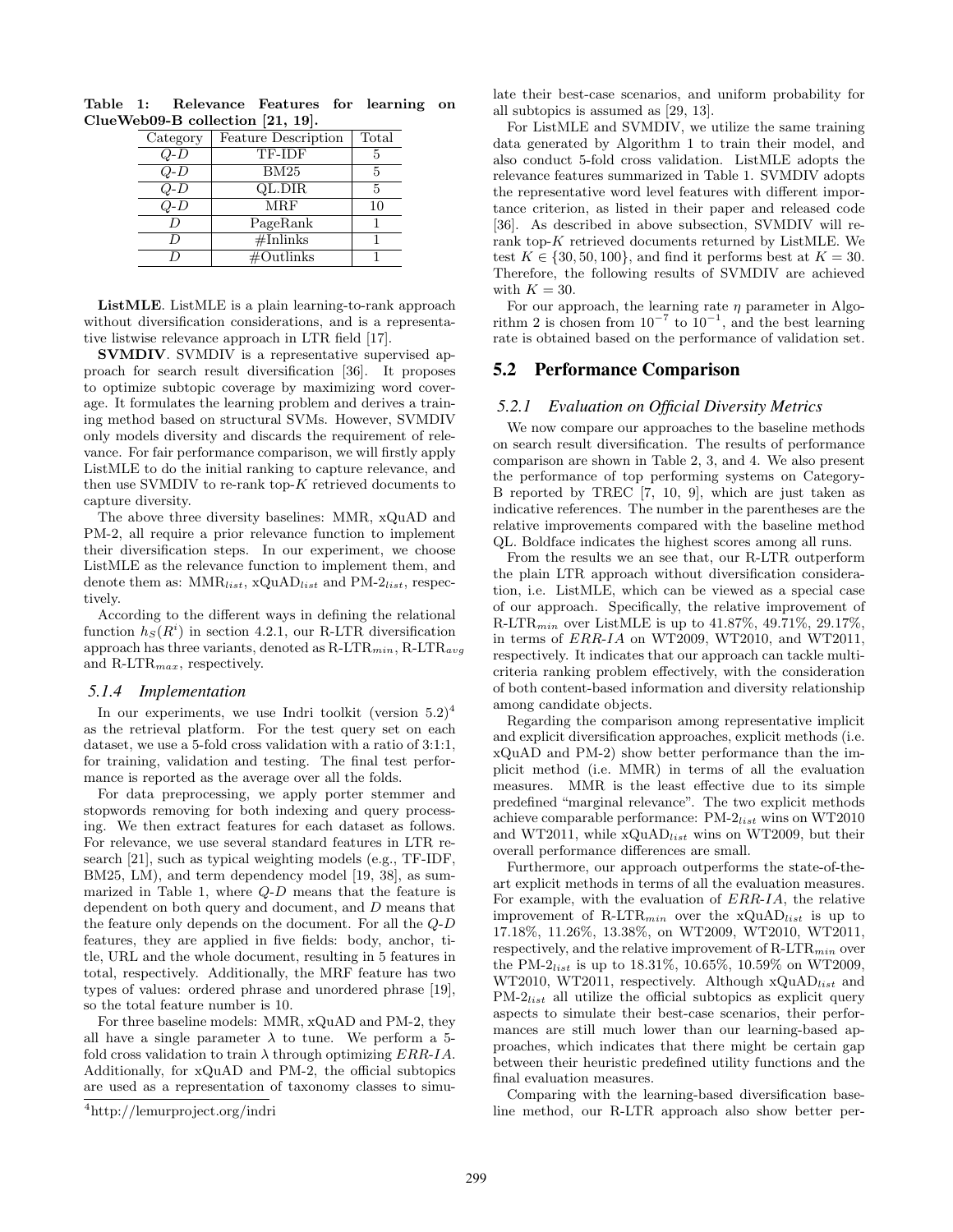**Table 2: Performance comparison of all methods in official TREC diversity measures for WT2009.**

| Method         | ERR-IA                 | $\alpha$ -NDCG               | <b>NRBP</b>            |
|----------------|------------------------|------------------------------|------------------------|
| QL             | 0.1637                 | 0.2691                       | 0.1382                 |
| ListMLE        | $(+16.86\%)$<br>0.1913 | $(+14.23\%)$<br>0.3074       | $(+21.64\%)$<br>0.1681 |
| $MMR_{list}$   | $(+23.52\%)$<br>0.2022 | $(+14.57%)$<br>0.3083        | $0.1715 (+24.09\%)$    |
| $xQuAD_{list}$ | $(+41.48\%)$<br>0.2316 | $(+27.72\%)$<br>0.3437       | $(+41.53\%)$<br>0.1956 |
| $PM-2_{list}$  | $(+40.13\%)$<br>0.2294 | 0.3369<br>$(+25.20\%)$       | $0.1788$ $(+29.38\%)$  |
| <b>SVMDIV</b>  | 0.2408<br>$(+47.10\%)$ | 0.3526<br>$(+31.03\%)$       | $0.2073$ (+50.00%)     |
| $R-LTR_{min}$  | $(+65.79\%)$<br>0.2714 | $(+45.48\%)$<br>0.3915       | $(+69.25\%)$<br>0.2339 |
| $R-LTR_{avg}$  | $(+63.16\%)$<br>0.2671 | $(+47.31\%)$<br>$\bf 0.3964$ | $(+64.11\%)$<br>0.2268 |
| $R-LTR_{max}$  | 0.2683<br>$(+63.90\%)$ | 0.3933<br>$(+46.15\%)$       | $(+65.05\%)$<br>0.2281 |
| TREC-Best      | 0.1922                 | 0.3081                       | 0.1617                 |

**Table 3: Performance comparison of all methods in official TREC diversity measures for WT2010.**

| Method            | ERR-IA                      | $\alpha$ -NDCG         | <b>NRBP</b>             |
|-------------------|-----------------------------|------------------------|-------------------------|
| QL                | 0.1980                      | 0.3024                 | 0.1549                  |
| ListMLE           | $(+23.03\%)$<br>0.2436      | $(+24.17%)$<br>0.3755  | $(+25.82\%)$<br>0.1949  |
| $MMR_{list}$      | $(+38.13\%)$<br>0.2735      | $(+33.47\%)$<br>0.4036 | $(+45.38\%)$<br>0.2252  |
| $xQuAD_{list}$    | $(+65.56\%)$<br>0.3278      | 0.4445<br>$(+46.99\%)$ | 0.2872<br>$(+85.41\%)$  |
| $PM-2_{list}$     | 0.3296<br>$(+66.46\%)$      | 0.4478<br>$(+48.08\%)$ | 0.2901<br>$(+87.28\%)$  |
| <b>SVMDIV</b>     | $(+68.23\%)$<br>0.3331      | $(+51.88\%)$<br>0.4593 | $0.2934 (+89.41\%)$     |
| $R-LTR_{min}$     | $(+84.19\%)$<br>$\bf0.3647$ | $0.4924$ $(+62.83\%)$  | $(+112.59\%)$<br>0.3293 |
| $R-LTR_{avg}$     | 0.3587<br>$(+81.16\%)$      | 0.4781<br>$(+58.10\%)$ | $0.3125 (+101.74\%)$    |
| $R$ -LT $R_{max}$ | $(+83.79\%)$<br>0.3639      | $(+59.92\%)$<br>0.4836 | $0.3218$ $(+107.74\%)$  |
| TREC-Best         | 0.2981                      | 0.4178                 | 0.2616                  |

formance than the SVMDIV approach. The relative improvement of R-LTR*min* over the SVMDIV is up to 12.71%, 9.49%, 10.02%, in terms of *ERR*-*IA* on WT2009, WT2010, WT2011, respectively. SVMDIV simply uses weighted word coverage as a proxy for explicitly covering subtopics, while our R-LTR approach directly models the generation probability of the diverse ranking based on the sequential ranking formulation. Therefore, our R-LTR approach shows deeper understanding and better formulation of diverse ranking, and leads to better performance. We further conduct statistical tests on the results, which indicates that all these improvements are statistically significant (*p*-*value <* 0*.*01).

Among the R-LTR approaches, R-LTR*min* obtains better performance than the other two variants especially on WT2010 and WT2011 data collection, although their performance difference is small. It indicates that when defining the diversity relation between a document and a set of documents, the minimal distance would be a better choice.

#### *5.2.2 Evaluation on Traditional Diversity Metrics.*

Additionally, we also evaluate all the methods under traditional diversity measures, i.e. Precision-IA and Subtopics Recall. The experimental results are shown in Figure 2 and 3. We can see that our approaches outperform all the baseline models on all the data collections in terms of both metrics, which is consistent with the evaluation results in Table 2, 3, and 4. It can further demonstrate the effectiveness of our approach on search result diversification from different aspects. When comparing the three variants of our R-LTR approaches, they all show similar performance and none obtains consistent better performance than the others under these two measures.

#### 5.3 Robustness Analysis

In this section we analyze the robustness of these diversification methods, i.e., whether the performance improvement is consistent as compared with the basic relevance baseline

**Table 5: The robustness of the performance of all diversity methods in Win/Loss ratio**

|                   | WT2009 | WT2010 | WT2011 | Total  |
|-------------------|--------|--------|--------|--------|
| ListMLE           | 20/18  | 27/16  | 26/11  | 73/45  |
| $MMR_{list}$      | 22/15  | 29/13  | 29/10  | 80/38  |
| $xQuAD_{list}$    | 28/11  | 31/12  | 31/12  | 90/35  |
| $PM-2_{list}$     | 26/15  | 32/12  | 32/11  | 90/38  |
| <b>SVMDIV</b>     | 30/12  | 32/11  | 32/11  | 94/34  |
| $R$ -LT $R_{min}$ | 34/9   | 35/10  | 35/9   | 104/28 |
| $R-LTR_{avg}$     | 33/9   | 34/11  | 34/10  | 101/30 |
| $R$ -LT $R_{max}$ | 33/10  | 35/10  | 34/10  | 102/30 |

QL. Specifically, we define the robustness as the Win/Loss ratio [36, 13] - the ratio of queries whose performance improves or hurts as compared with the original results from QL in terms of of *ERR*-*IA*.

From results in Table 5, we find that our R-LTR methods achieve best as compared with all the baseline methods, with the total Win/Loss ratio around 3.49. Among the three variants of R-LTR methods, R-LTR*min* performs better than the others, with the Win/Loss ratio as 3.71.

Based on the robustness results, we can see that the performance of our R-LTR approach is more stable than all the baseline methods. It demonstrates that the overall performance gains of our approach not only come from some small subset of queries. In other words, the result diversification for different queries could be well addressed under our approach.

#### 5.4 Feature Importance Analysis

In this subsection, we analyze the relative importance of the proposed diversity features. Table 6 shows an ordered list of diversity features used in our R-LTR*min* model according to the learned weights (average on three datasets). From the results, we can see that the subtopic diversity  $R_{ij1}$ (topic) is with the maximal weight, which is in accordance with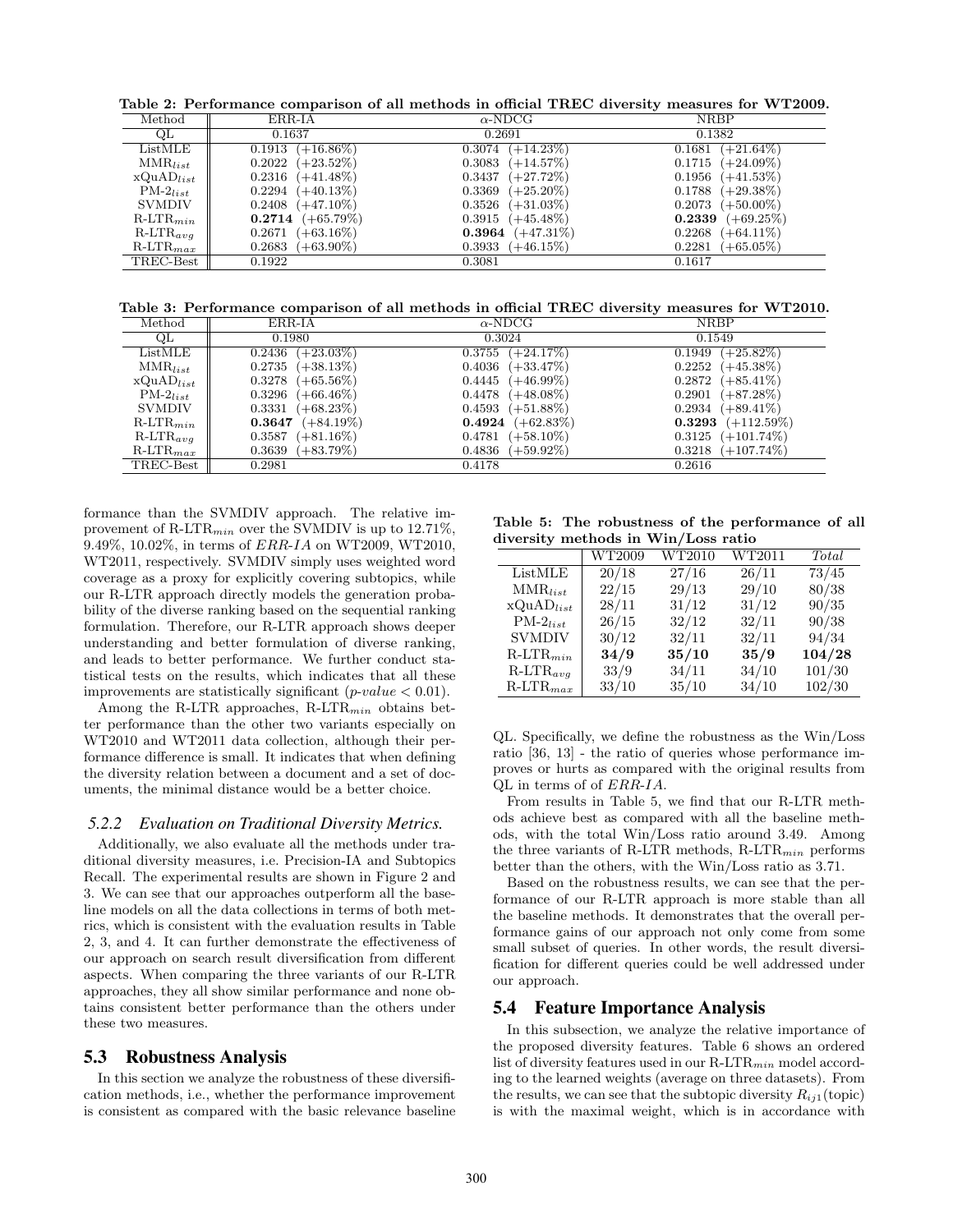**Table 4: Performance comparison of all methods in official TREC diversity measures for WT2011.**

| Method         | ERR-IA       | $\alpha$ -NDCG | <b>NRBP</b>  |
|----------------|--------------|----------------|--------------|
| QL             | 0.3520       | 0.4531         | 0.3123       |
| ListMLE        | $(+18.52\%)$ | $(+14.08\%)$   | $(+24.46\%)$ |
|                | 0.4172       | 0.5169         | 0.3887       |
| $MMR_{list}$   | $(+21.70\%)$ | $(+17.02\%)$   | $(+25.30\%)$ |
|                | 0.4284       | 0.5302         | 0.3913       |
| $xQuAD_{list}$ | $(+35.03\%)$ | 0.5645         | $(+36.86\%)$ |
|                | 0.4753       | $(+24.59\%)$   | 0.4274       |
| $PM-2_{list}$  | $(+38.44\%)$ | 0.5786         | $(+38.26\%)$ |
|                | 0.4873       | $(+27.70\%)$   | 0.4318       |
| <b>SVMDIV</b>  | $(+39.15\%)$ | $(+30.43\%)$   | $(+43.29\%)$ |
|                | 0.4898       | 0.5910         | 0.4475       |
| $R-LTR_{min}$  | $(+53.10\%)$ | $(+38.98\%)$   | 0.4982       |
|                | 0.5389       | 0.6297         | $(+59.53%)$  |
| $R-LTR_{avg}$  | $(+49.89\%)$ | $(+37.25\%)$   | $(+51.26\%)$ |
|                | 0.5276       | 0.6219         | 0.4724       |
| $R-LTR_{max}$  | $(+50.14\%)$ | $(+37.34\%)$   | $(+51.81\%)$ |
|                | 0.5285       | 0.6223         | 0.4741       |
| TREC-Best      | 0.4380       | 0.5220         | 0.4070       |



**Figure 2: Performance comparison of all methods in Precision-IA for WT2009, WT2010, WT2011.**



**Figure 3: Performance comparison of all methods in Subtopic Recall for WT2009, WT2010, WT2011.**

**Table 6: Order list of diversity features with corresponding weight value.**

| feature               | weight  |
|-----------------------|---------|
| $R_{i1}$ (topic)      | 3.71635 |
| $R_{ij3}$ (title)     | 1.53026 |
| $R_{ij4}$ (anchor)    | 1.34293 |
| $R_{ij2}$ (text)      | 0.98912 |
| $R_{ij5}$ (ODP)       | 0.52627 |
| $R_{ij6}$ (Link)      | 0.04683 |
| $R_{ij7}(\text{URL})$ | 0.01514 |

our intuition that diversity mainly lies in the rich *semantic information*. Meanwhile, the title and anchor text diversity  $R_{ij3}$ (title) and  $R_{ij4}$ (anchor) also work well, since these fields typically provide a precise summary of the content of the document. Finally, The Link and URL based diversity  $R_{ij6}$ (Link) and  $R_{ij7}$ (URL) seem to be the least important features, which may be due to the sparsity of such types of features in the data.

As a learning-based method, our model is flexible to incorporate different types of features for capturing both the relevance and diversity. Therefore, it would be interesting

to explore other useful features under our R-LTR framework to further improve the performance of diverse ranking. We will investigate this issue in future.

## 5.5 Running Time Analysis

We further study the efficiency of our approach and the baseline models. All of the diversity methods associate with a sequential selection process, which is time-consuming due to the consideration of the dependency relations of document pairs. While as discussed before, this type of algorithms all have time complexity of  $O(n * K)$ , With a small *K*, the prediction time is linear.

All the learning-based methods (i.e. ListMLE, SVMDIV and R-LTR) need additional offline training time due to the supervised learning process. We compare the average training time of different learning-based methods, and the result is shown as following (unit: hour):

ListMLE (*∼* 1*.*5*h*) *≺* SVMDIV (*∼* 2*h*) *≺* R-LTR (*∼* 3*h*)

We can observe that our approach takes longer but comparable offline training time among different learning-based methods. Besides, in our experiments, we also found that the three variants of our R-LTR approach are with nearly the same training time. We will attempt to optimize our